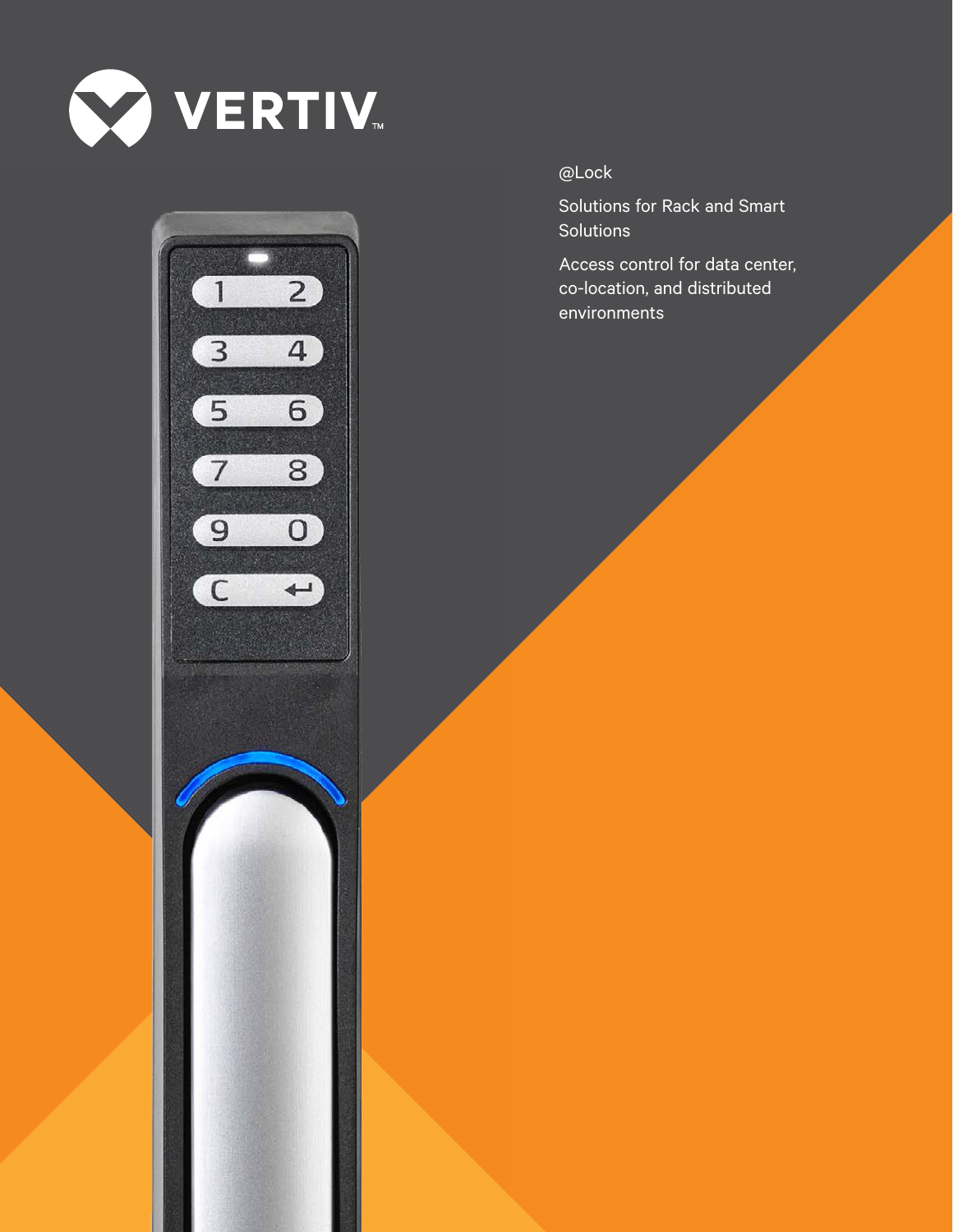#### **Access control for data center, co-location, and distributed networks**

Data centers are broken into on a regular basis. In many cases, the intention is simply to steal high-quality IT equipment. However, breaking in may only be a pretense for stealing data and/or putting in place a man-in-the-middle infrastructure.



*@Lock Solution: MLR handles in a colocation datacenter*

Controlling access to the data center is usually achieved through a combination of organizational measures, e.g. gates and turnstiles, in conjunction with a building access control system.

Working with various partners, Vertiv has developed system concepts which not only improve physical security through access controls within the data center but also simplify operative processes, making them less susceptible to errors. These concepts are known as "@Lock".

#### **The MLR Series**

Vertiv's @Lock MLR Series is used to secure and monitor data center server racks. These mechatronic locks only transmit encrypted communication, while implementing dual factor authentication at the reader. Each handle provides a tamper-proof solution that increases security and mitigates risk by delivering real time monitoring and auditability. By operating and still requiring authentication in both network and power down situations, the @Lock MLR Series completely eliminates the need for mechanical keys and creates a truly gapless audit trail. This solution gives the system administrator the ability to monitor, control, and report all activity occurring at each rack any time of the day—while keeping all unauthorized personnel out and reducing human error.

#### **Administration Suite**

The Administration Suite software is a tailored management platform which administers highly granular access control to the Vertiv @Locks and is capable of managing environments ranging from multi-tenant facilities to global enterprise deployments. This software increases security by encapsulating the data center floor from the building management system, but gives the possibility of relaying all information to the existing management system for status and alarm monitoring. The software provides individualized access control by time, day, week, person, rack door, and allows fully customizable user logins, mitigating the risk of internal threats and unauthorized entry. Lastly, Vertiv's @Lock MLR series meets and exceeds all current standards by ensuring a gapless audit trail of all entries into the rack and any changes made within the software.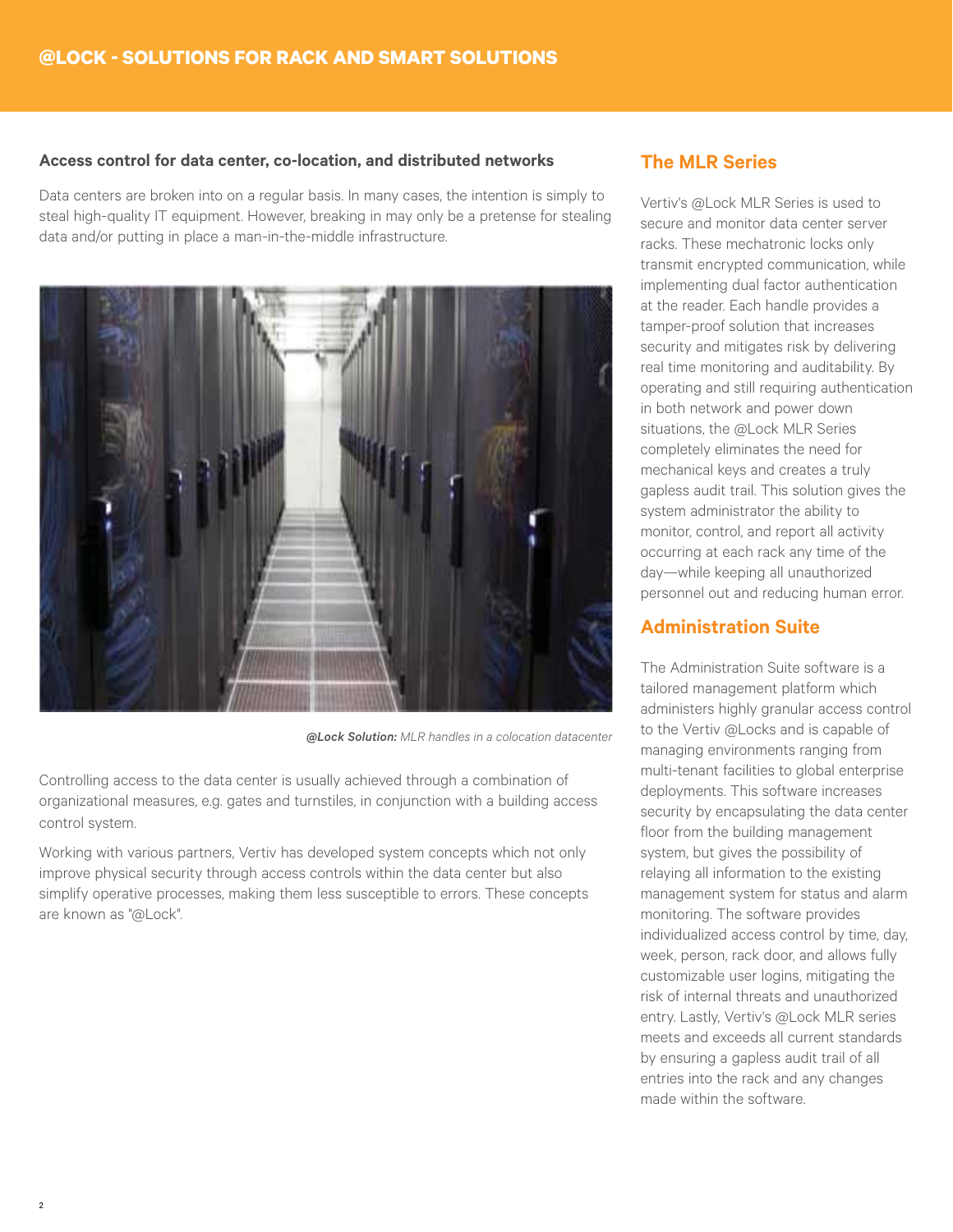

# **OPTION 1: RACK LEVEL ACCESS CONTROL**

- For use in low density or individual rack applications with 4 or fewer racks in one location
- Provides access control at the rack level with only one reader per rack
- Integrates into the Administration Suite software (encapsulating data center security)
- Master handle on the front door of the rack with a slave handle on the rear door
- Access is granted per cabinet
- Each rack is individually IP addressed
- Compatible with alll RFID card types (125kHz or 13.56MHz)
- Rack functions and audits in network down and power down state
- Dual-factor authentication (RFID +Keypad) \*Two person initiative capable
- LEDs create visual alerts for authorization, temperature, alarm, and lock statuses
- Retrofit into any existing rack (customized adapters available)



## **OPTION 2: WIEGAND HANDLE DOOR LEVEL ACCESS CONTROL**

- For use with existing management security systems via Wiegand protocol
- Provides access control at the door level for integration with existing Physical Access Control System (PACS)
- Access is granted per individual rack door
- Compatible with all RFID card types (125kHz or 13.56MHz) \*iClass Elite Key available upon request
- Dual-factor authentication (RFID +Keypad) \*Two person initiative capable
- LEDs create visual alerts for authorized/ unauthorized access
- Upper LED is configurable via dip switch for unique identification
- Retrofit into any existing rack (customized adapters available)



@LockMLR2000 | @LockMLR2000KP

authorized/unauthorized signal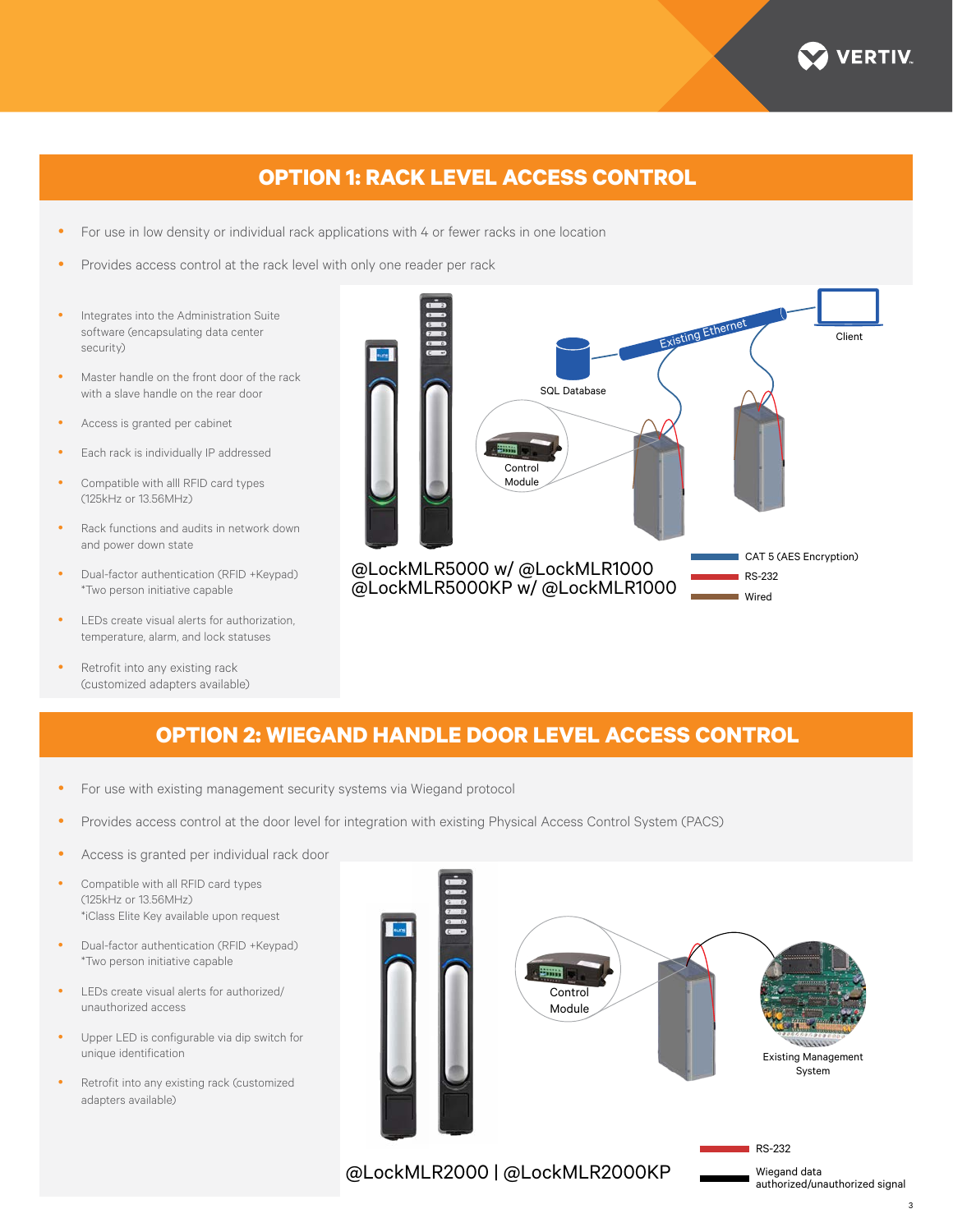#### **OPTION 3: DATA CENTER/CO-LOCATION DOOR LEVEL ACCESS CONTROL**

- For use in high density data center applications with 16 or more racks in one location
- Provides access control at the door level with one reader per door, minimizing the use of static IP addresses
- Access is granted per individual rack door
- Integrates into the Administration Suite software (encapsulating data center security)
- RS-485 bus system allows for one IP addressed gateway to manage up to 32 handles
- Compatible with all RFID card types (125kHz or 13.56MHz)
- Handle functions and audits in network down and power down state
- Dual-factor authentication (RFID +Keypad) \*Two person initiative capable
- LEDs create visual alerts for authorization, temperature, alarm, and lock statuses
- Retrofit into any existing rack (customized adapters available)



#### **OPTION 4: DOOR LEVEL ACCESS CONTROL**

- For use in low density or individual rack applications with 16 or fewer racks in one location
- Provides access control at the door level with only one reader per door, while minimizing wiring installation
- Access is granted per individual rack door
- Integrates into the Administration Suite software (encapsulating data center security)
- Each handle is individually IP addressed
- Compatible with all RFID card types (125kHz or 13.56MHz)
- Handle functions and audits in network down and power down state
- Dual-factor authentication (RFID +Keypad) \*Two person initiative capable
- LEDs create visual alerts for authorization, temperature, alarm, and lock statuses
- Retrofit into any existing rack (customized adapters available)

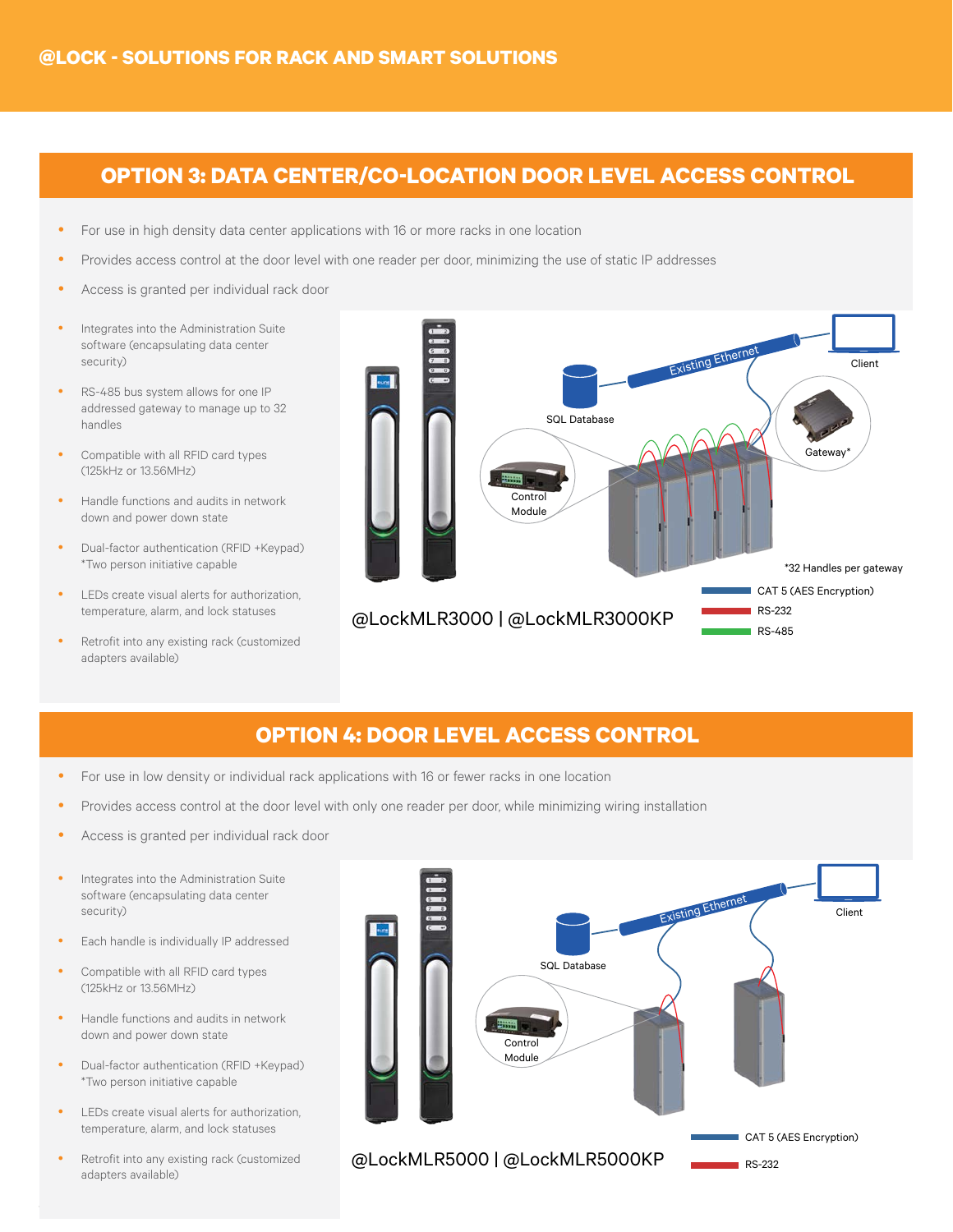

# **ACCESSORIES:**

- **1.** 13.56 MIFARE Transponder Card
- **2.** Desktop Reader
- **3.** Zwipe Biometric Card
- **4.** Administration Suite Software
- **5.** Battery Pack







**1.**

**3. 4.**



**2.**



**5.**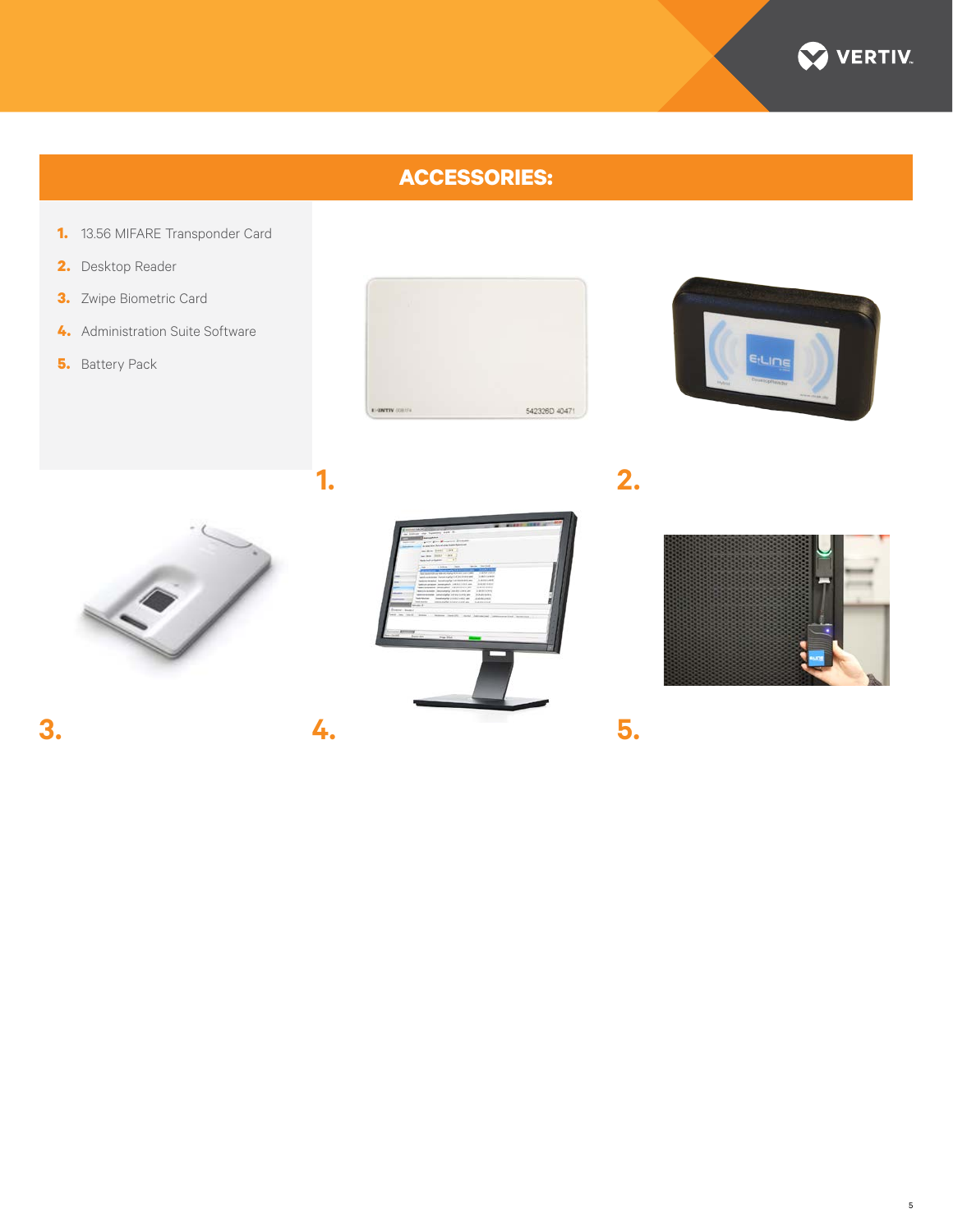### **Technical Data — @LockMLR1000**

| <b>HANDLE</b>                                        |                                                                                                                      |
|------------------------------------------------------|----------------------------------------------------------------------------------------------------------------------|
| Two-part hardware design                             | Handle and MLR1000 control module                                                                                    |
| Handle Visualization                                 | <b>Status LED</b>                                                                                                    |
| @LOCKMLR1000 CONTROL MODULE                          |                                                                                                                      |
| Housing                                              | Plastic housing, can be fixed with screws or self-adhesive pad                                                       |
| Power supply                                         | 12 V $\pm$ 10% (DC) via screw clamps                                                                                 |
| Standby current (system ready)                       | 40 mA (DC)                                                                                                           |
| Max. current consumption (with connector tightening) | 410 mA (DC)                                                                                                          |
| Operating mode                                       | 100% ED                                                                                                              |
| Relay control                                        | 12V DC                                                                                                               |
| Operating time                                       | Max. 3 seconds                                                                                                       |
| <b>Contact Output</b>                                | 250 V AC, 2 A                                                                                                        |
| Installation position                                | Vertical                                                                                                             |
| Connection type                                      | Screw clamps, 2.5mm <sup>2</sup>                                                                                     |
| Connecting cable (reader - handle electronics)       | 8-pole, 350 cm, UL stranded wire AWG 26, one side with gated RJ45 plug, one side with crimped JST ZH connector ZHR-8 |
| Temperature range                                    | $-20^{\circ}$ C – $+70^{\circ}$ C                                                                                    |

## **Technical Data — @LockMLR2000**

| <b>HANDLE</b>                                        |                                                                                                                     |
|------------------------------------------------------|---------------------------------------------------------------------------------------------------------------------|
| Two-part hardware design                             | Swing handle with Reader and Control Module                                                                         |
| <b>Handle Visualization</b>                          | Multicolored status LED                                                                                             |
| Reader                                               | For 125kHz transponders (HID 26 bit system), alternatively 13.56 MHz (MIFARE)                                       |
| <b>CONTROL MODULE</b>                                |                                                                                                                     |
| Housing                                              | Plastic housing, can be fixed with screws or self-adhesive pad                                                      |
| Power supply                                         | 12 V $\pm$ 10% (DC) via low voltage socket or screw clamps                                                          |
| Standby current (system ready)                       | 40 mA (DC)                                                                                                          |
| Max. current consumption (with connector tightening) | 440 mA (DC)                                                                                                         |
| RS232 interface for MLR2000                          | RS232 cable (RXD, TXD, GND, Reader present, PC present), 38,400 baud                                                |
| Interface                                            | Wiegand Protocol                                                                                                    |
| Connecting cable (reader - handle electronics)       | 8-pole, 350cm, UL standard wire AWG 26, one side with gated RJ45 plug, one side with crimped JST ZH connector ZHR-8 |
| Relay output (via screw clamps)                      | 2.5 mm <sup>2</sup> , can be screwed in from plug side, relay contact: 12 V, 3 A, 60 W, 120                         |
| Temperature range                                    | $-20^{\circ}$ C – $+70^{\circ}$ C                                                                                   |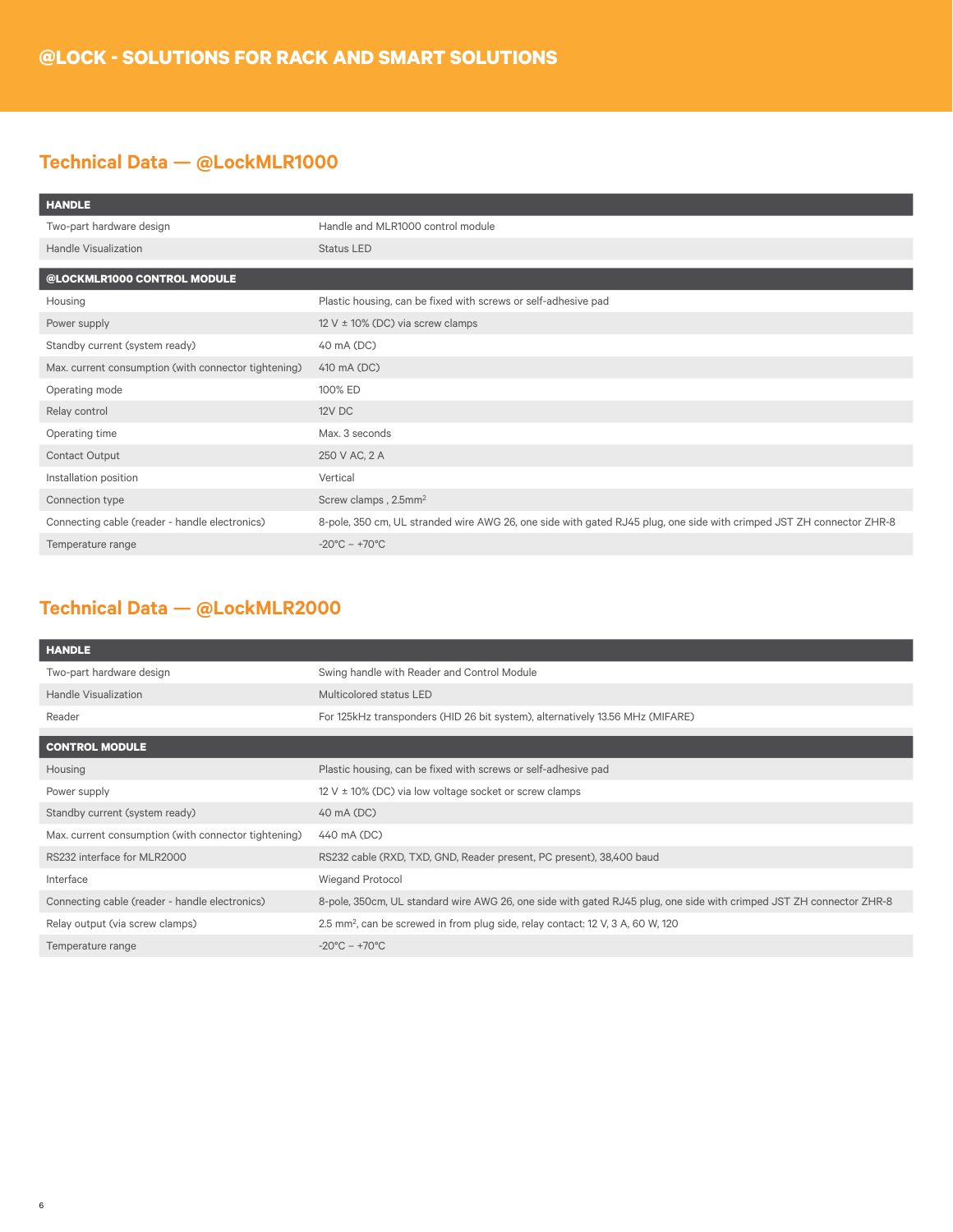

# **Technical Data — @LockMLR3000 & @LockMLR5000**

| <b>HANDLE</b>                                        |                                                                                                                     |
|------------------------------------------------------|---------------------------------------------------------------------------------------------------------------------|
| Two-part hardware design                             | Swing handle with Reader and Control Module                                                                         |
| Handle Visualization                                 | Multicolored status LED                                                                                             |
| Reader                                               | For 125kHz transponders (HID 26 bit system), alternatively 13.56 MHz (MIFARE)                                       |
| <b>CONTROL MODULE</b>                                |                                                                                                                     |
| Housing                                              | Plastic housing, can be fixed with screws or self-adhesive pad                                                      |
| Power supply                                         | 12 V $\pm$ 10% (DC) via low voltage socket                                                                          |
| Standby current (system ready)                       | 40 mA (DC)                                                                                                          |
| Max. current consumption (with connector tightening) | 440 mA (DC)                                                                                                         |
| RS232 interface for MLR3000                          | RS232 cable (RXD, TXD, GND, Reader present, PC present), 38,400 baud                                                |
| Current increase for MLR5000 via Ethernet interface  | 125mA (DC)                                                                                                          |
| <b>TCP/IP</b> interface                              | Ethernet, 10100 Autosense, up to 100 Mbaud                                                                          |
| Connecting cable (reader - handle electronics)       | 8-pole, 350cm, UL standard wire AWG 26, one side with gated RJ45 plug, one side with crimped JST ZH connector ZHR-8 |
| Relay output (via screw clamps)                      | 2.5 mm <sup>2</sup> , can be screwed in from plug side, relay contact: 12 V, 3 A, 60 W, 120                         |
| Door contact input (via screw clamps)                | 2.5 mm <sup>2</sup> , can be screwed in from plug side, terminals 1 and 2                                           |
| RS485 interface                                      | RS485 cable to the E-LINE by DIRAK Gateway, (+/A, -/B), 38,400 baud                                                 |
| Memory capacity for transponder cards                | 2000 + 1 master transponder                                                                                         |
| Memory capacity for events                           | 500 (ring memory)                                                                                                   |
| Memory capacity for time profiles                    | 30                                                                                                                  |
| Integrated real-time clock                           | With buffering of up to 60 min at 25 °C                                                                             |
| Temperature range                                    | $-20^{\circ}$ C - $+70^{\circ}$ C                                                                                   |